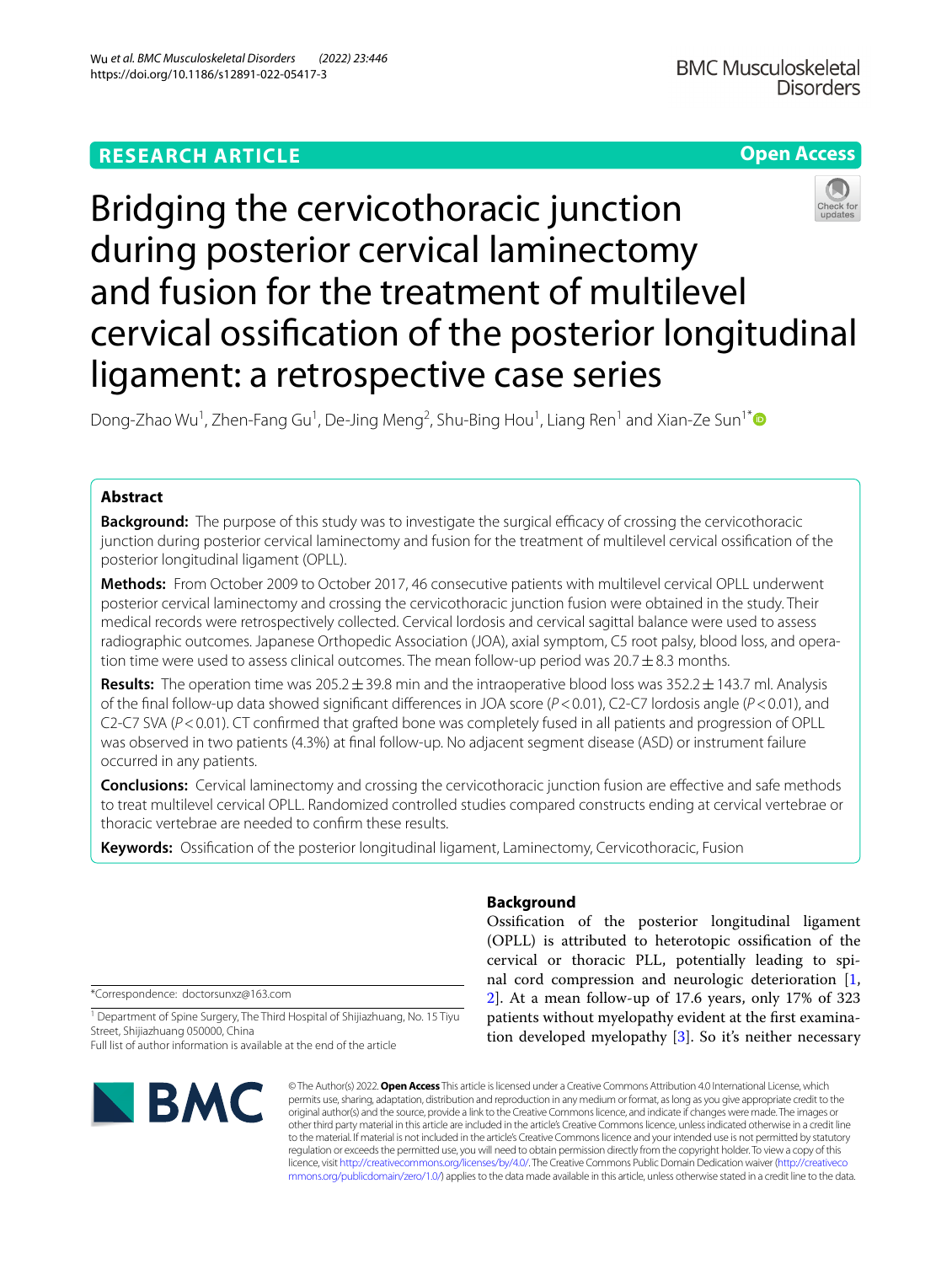nor recommended to perform prophylactic surgery [\[1](#page-5-0)]. However, in patients with myelopathy evident at the frst examination who underwent conservative therapy, 64% had deteriorated and 89% of patients with Nurick grade 3 or 4 myelopathy managed conservatively became completely disabled [\[3](#page-5-2)]. In addition, Cervical spinal cord injury and related disability are more likely to occur in OPLL patients [[4\]](#page-5-3). For these reasons, surgical decompression is considered in patients with progressive myelopathy.

Surgical options include anterior corpectomy and fusion, laminoplasty, and laminectomy and fusion [\[5](#page-5-4)]. All surgical methods have advantages and disadvantages. Currently the optimal surgical treatment of cervical myelopathy caused by OPLL remains controversial  $[1]$ . The purpose of this retrospective study was to evaluate the surgical efficacy of crossing the cervicothoracic junction during posterior cervical laminectomy and fusion for the treatment of multilevel cervical OPLL.

# **Methods**

# **Patients**

From October 2009 to October 2017, 46 consecutive patients (38 males, 8 females; mean age  $55.4 \pm 7.4$  years) with multilevel cervical OPLL underwent posterior cervical laminectomy and crossing the cervicothoracic junction fusion were obtained in the study. Their medical records were retrospectively collected. Patient inclusion criteria were (1) radiographic confrmation of cervical OPLL, (2) compressive lesion more than 3 cervical levels, and (3) clearly documented progressive cervical myelopathy. Exclusion criteria were (1) fractures, tumors, and metabolic disorders, (2) only axial neck pain without myelopathy, (3) concurrent anterior cervical spine procedures, and (4) prior surgery of the cervical spine.

# **Operative technique**

<span id="page-1-0"></span>In our center, all spinal surgeries were performed under monitoring of transcranial motor-evoked potentials, somatosensory-evoked potentials, and free-running electromyography. The patients were placed in the prone position after general anesthesia. A standard posterior midline exposure was performed for all procedures. The paravertebral muscles were retracted laterally and muscle insertion of C2 spinous process was retained. Then, C2 was implanted pars screws. Lateral mass screws were placed from C3 to C5. Pedicle screws were placed in C7 and T1. We did not implant screws in C6 to facilitate installation of connecting rods (Fig. [2](#page-2-0) c and d). Subsequently, A dome-shaped sublaminar decompression was performed at C2 with a high-speed burr. From C3 to C7, a full-thickness trough was drilled at the junction of the lateral mass and the lamina with a high-speed burr. The laminae were elevated from the one side toward the other side and were removed completely. Then, enlarged laminectomy was performed to ensure adequate decompression which including adequate decompression of neural foramina and the removal of the inside edges of facet joints. Finally, posterolateral bone grafting at the fxation region was performed. Postoperatively, patients were required to stay in bed for 3–5 days and thereafter walking was allowed with a cervical collar for one month.

# **Radiologic and clinical evaluation**

Radiographs, computerized tomography (CT), and clinical evaluation was performed preoperatively and at the fnal follow-up. Type of the OPLL was classifed as localized, segmental, continuous or mixed morphology basing on the sagittal CT images (Fig.  $2$  a). The cervical sagittal balance was measured by C2-C7 lordosis and C2-C7 sagittal vertical axis (SVA) as shown in Fig. [1.](#page-1-0) C2-C7 lordosis was defned as the sagittal Cobb angle between C2 and C7 vertebral bodies. C2-C7 SVA was defned as the distance between C2 plumbline and C7. OPLL progression was measured by length and depth growth [[6\]](#page-5-5). A threedimensional CT scan was performed to confrm fusion

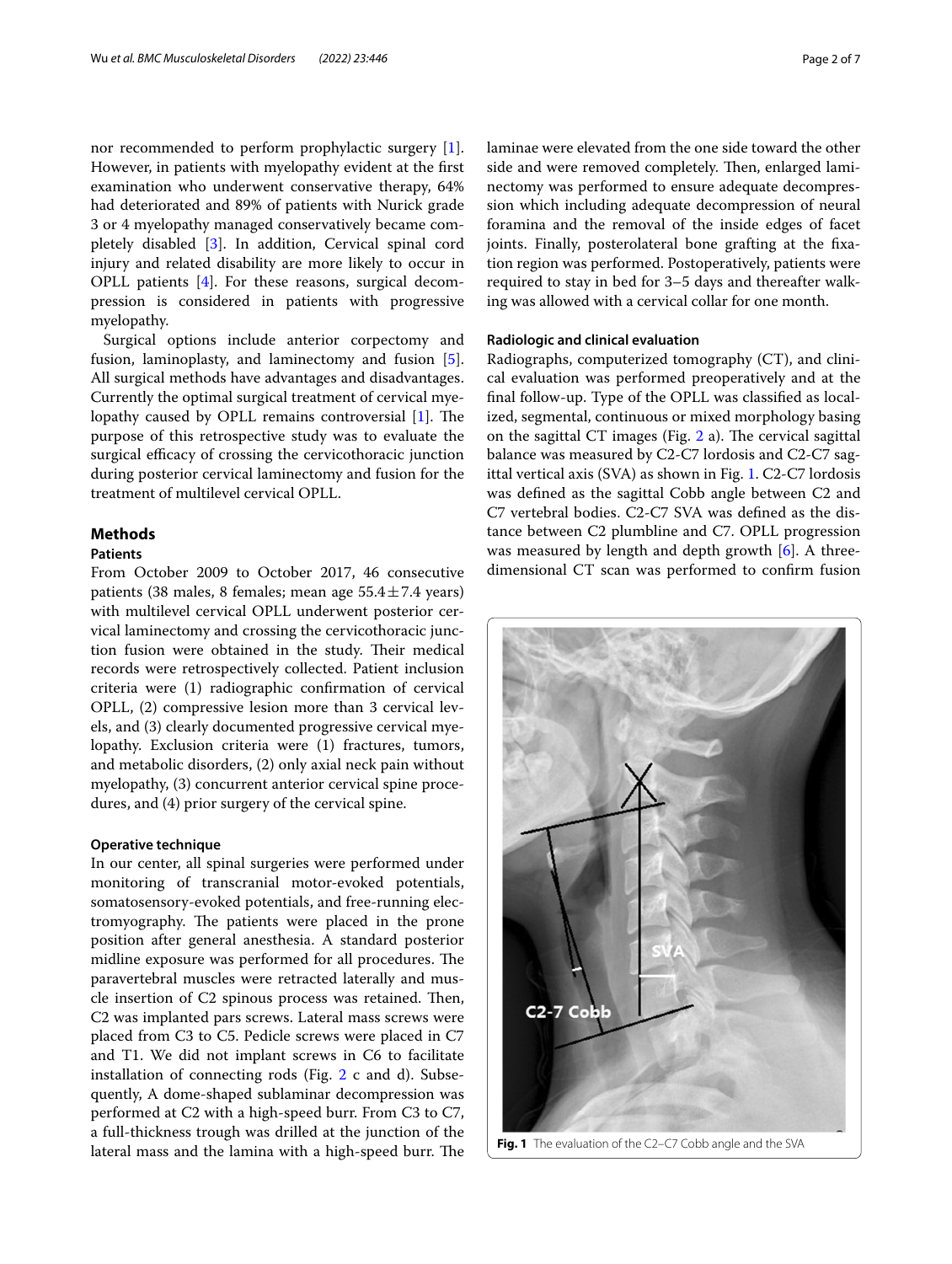

<span id="page-2-0"></span>Fig. 2 A 63-year-old male patient with multilevel, mixed-type ossification of the posterior longitudinal ligament. Preoperative computed tomography scan showed ossifcation of the posterior longitudinal ligament involving C2-T1 (**a**). Preoperative magnetic resonance image showed the pathological extent involving 6 intervertebral levels (**b**). He accepted crossing the cervicothoracic junction fusion from C2 to T1 and acquired sufcient decompression from C2 to C7 (**c**, **d**). Computed tomography scan of 12 month after surgery showed progression of ossifcation of the posterior longitudinal ligament (**e**). Computed tomography scan of 12 month after surgery showed fusion in the facet joints (**f**)

and OPLL progression. Progression of OPLL was defned as an increased ossifcation of≥2 mm in length or thickness [\[7](#page-5-6)]. Kyphosis line (K-line) was defned as a line connecting the center of the canal at C2 to the center at C7 on neutral radiographs. The K-line (-) was defined when the OPLL exceeded the K-line and K-line  $(+)$  was defined when the OPLL did not exceed the K-line (Fig.  $2 b$  $2 b$ ). The OPLL occupying ratio (OR) was defned as the biggest ratio of OPLL thickness to antero-posterior diameter of the bony spinal canal on the axial CT image. All radiological evaluations were performed by an independent surgeon who was not involved in patient treatment.

Clinical outcome was measured by Japanese Orthopedic Association (JOA) scoring system. The neurological recovery rate was calculated as (postoperative JOA score-preoperative score)/(17-preoperative score)\*100%. Recovery rates were graded as follows: 75% and greater, excellent; 50 to 74%, good; 25 to 49%, fair; and less than 25%, poor  $[8]$  $[8]$ . Blood loss, operation time, and complications were reviewed for each case.

# **Statistical analysis**

We used the SPSS statistical package (version 21.0; SPSS Inc, Chicago, IL, USA) for data analysis. *P*<0.05 was considered signifcant. A paired t test was used to assess statistical signifcance of changes between postoperative and preoperative parameters in each group.

# **Results**

# **Patient characteristics**

Posterior cervical laminectomy and crossing the cervicothoracic junction fusion were performed in all patients. The patient characteristics were summa-rized in Table [1](#page-2-1). The mean symptomatic duration was  $34.9 \pm 12.3$  months. In total, 5 patients (10.9%) had

## <span id="page-2-1"></span>**Table 1** Patient characteristics

| <b>Characteristics</b>            | Value             |  |
|-----------------------------------|-------------------|--|
| Number of patients                | 46                |  |
| Age (years)                       | $55.4 + 7.4$      |  |
| Gender                            |                   |  |
| Male                              | 38                |  |
| Female                            | 8                 |  |
| Symptomatic duration (months)     | 34.9±12.3         |  |
| High-intensity signal on T2WI-MRI | 12                |  |
| Type of OPLL                      |                   |  |
| Local                             | $\Omega$          |  |
| Segmental                         | 5                 |  |
| Continuous                        | 27                |  |
| Mixed                             | 14                |  |
| Occupying ratio of OPLL           |                   |  |
| $<60\%$                           | 36                |  |
| >60%                              | 10                |  |
| K-line                            |                   |  |
| $(+)$                             | 31                |  |
| $(-)$                             | 15                |  |
| Follow-up (month)                 | $20.7 \pm 8.3$    |  |
| Operation time (minute)           | $205.2 \pm 39.8$  |  |
| Blood loss (ml)                   | $352.2 \pm 143.7$ |  |

*OPLL* Ossifcation of the posterior longitudinal ligament

segmental OPLL, 27 patients (58.7%) had continuous OPLL and 14 patients (30.4%) had mixed OPLL. Surgical extent was from C2 to T1 in all patients. The average follow-up period was  $20.7 \pm 8.3$  months (range  $12-48$  months). The average operation time was  $205.2 \pm 39.8$  min (range 120–300 min) with a mean intraoperative blood loss of  $352.2 \pm 143.7$  ml (range 150–800 ml).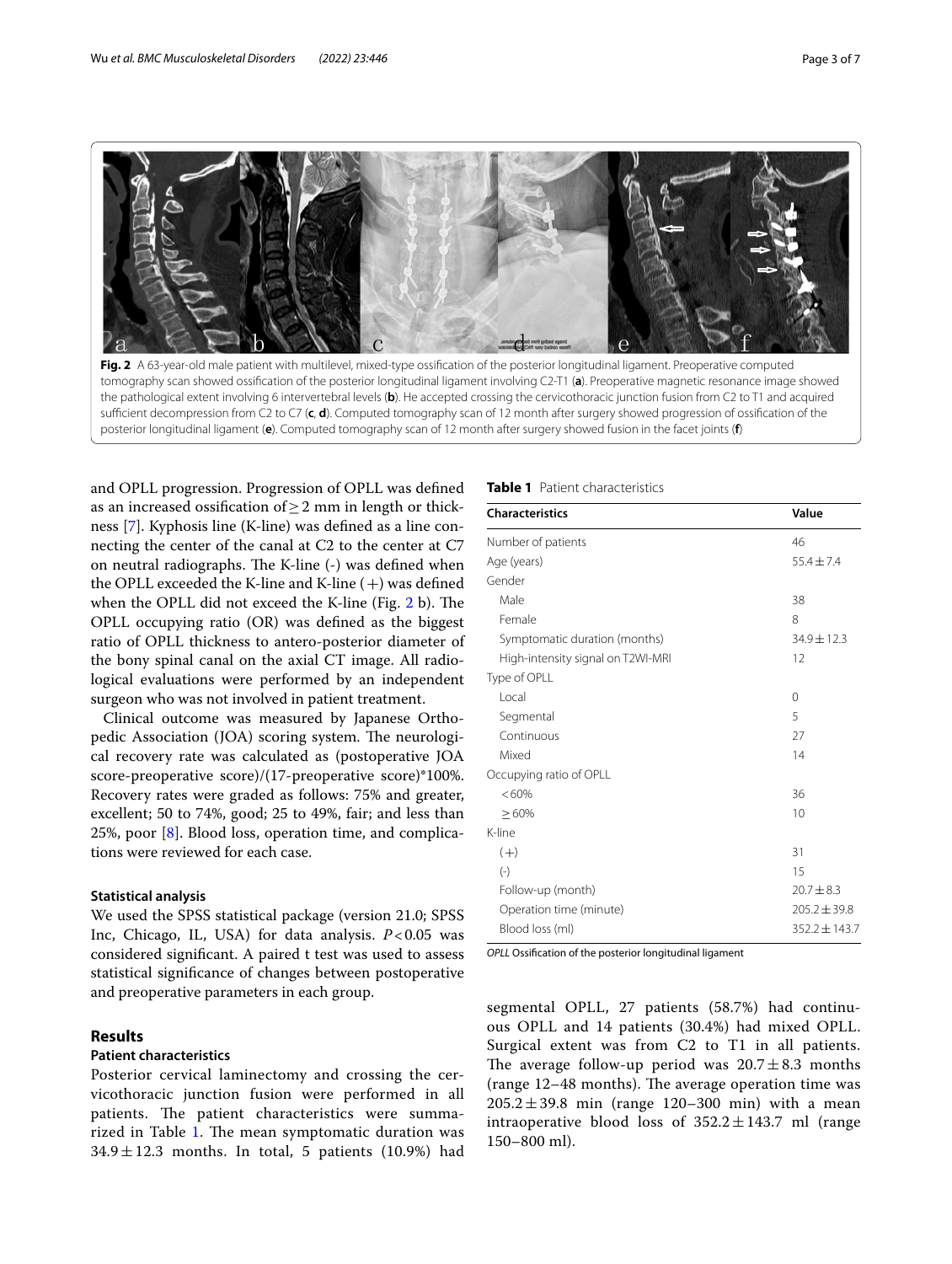# **Neurological results**

The JOA scores had significantly improved from preoperative  $8.0 \pm 2.0$  to  $13.8 \pm 1.8$  at final follow-up ( $p < 0.01$ ) (Table  $2$ ). The average neurological recovery rate was  $65.6 \pm 14.2$ %. Neurological recovery rates were excellent in 16 (34.8%) patients, good in 25 (54.3%) patients, fair in 5 (10.9%) patients, and poor in 0 (0%) patients.

## **Radiological results**

X-ray radiographs showed that C2-C7 lordosis angle had significantly increased from  $6.0 \pm 3.1^{\circ}$  preoperatively to 9.5 $\pm$ 3.0 at final follow-up ( $p$ <0.01) and C2-C7 SVA had significantly decreased from  $26.7 \pm 4.9$  preoperatively to  $9.5 \pm 3.0$  at final follow-up ( $p < 0.01$ ). CT confirmed that grafted bone was completely fused in all patients and progression of OPLL (Fig. [2](#page-2-0) f) was observed in two patients (4.3%) at fnal follow-up (Fig. [2](#page-2-0) e).

# **Complications**

Complications included axial symptoms in three cases  $(6.5\%)$ . The patients with axial symptoms needed to take nonsteroidal antiinfammatory drugs orally and all relieved after 3 months. There was no C5 root palsy, adjacent segment disease and instrument failure occurred during the follow-up.

# **Discussion**

The optimal surgical treatment option for multilevel cervical OPLL remains controversial [\[1](#page-5-0)]. Surgical options include anterior corpectomy and fusion, laminoplasty, and laminectomy and fusion [\[5](#page-5-4)].

Anterior corpectomy and fusion allows for direct removal of the OPLL mass and is more efective at restoring cervical lordosis than posterior surgery [\[1\]](#page-5-0). However, disadvantages of anterior approach are technical difficulty and high complication rates which include pseudarthrosis, dysphagia, and dural tears [\[5](#page-5-4)]. So the posterior approaches are preferable with more than three levels involved [[9\]](#page-5-8).

The common posterior approaches, laminoplasty and laminectomy and fusion, use an indirect decompression with less technically demanding and lower rate of complications [[10\]](#page-5-9).

Laminoplasty accomplishes decompression by hinging open the laminae and results in a 30% to 40%

<span id="page-3-0"></span>**Table 2** Summary of clinical and radiologic outcomes

| $n = 46$                               | Preoperative  | Final        |        |
|----------------------------------------|---------------|--------------|--------|
|                                        |               |              |        |
| JOA score                              | $8.0 \pm 2.0$ | $13.8 + 1.8$ | < 0.01 |
| C2-C7 lordosis angle (°)               | $6.0 + 3.1$   | $9.5 + 3.0$  | < 0.01 |
| C <sub>2</sub> -C <sub>7</sub> SVA(mm) | $76.7 + 4.9$  | $25.4 + 4.3$ | < 0.01 |

increase in the size of canal volume [[11](#page-5-10)]. Compared with laminectomy and fusion, Laminoplasty is advocated because of its preservation of neck range of motion (ROM) [[5\]](#page-5-4).

However, neck ROM may incite further progression of OPLL. Progression of the ossifcation was found in 66% of the patients underwent laminoplasty [[12\]](#page-5-11). According to Yoshida, limiting cervical ROM may prevent late deterioration due to progression of OPLL [[13\]](#page-5-12). Morio reported that restriction of segmental motion was associated with clinical improvement in myelopathy [\[14](#page-5-13)].

In addition, complications associated with laminoplasty include closure of the opened lamina, hinge fracture, development of postoperative malalignment [\[10](#page-5-9)]. Signifcant kyphosis and instability are contraindications for laminoplasty [[15\]](#page-5-14).

So laminectomy and fusion may be preferred for the treatment of multilevel cervical OPLL. Laminectomy and fusion removes the laminae followed by instrumented fusion and results in a 70% to 80% increase in spinal canal [[11\]](#page-5-10). According to Houten, laminectomy and posterior lateral mass fusion can lead to high rates of fusion, preserved lordosis, and clinical results comparable or superior to those seen with anterior surgery  $[16]$  $[16]$ .

A signifcant portion of laminectomy requires posterior fusions caudally to C6 or C7. However, cervicothoracic junction is a transition point between the lordosis of the cervical spine and the kyphosis of the thoracic spine. Furthermore, the subaxial cervical spine provides up to 20° of combined fexion/extension, 10° of lateral bending, and  $5^{\circ}$  to  $7^{\circ}$  of rotation per level. This mobility is in stark contrast to the structurally rigid thoracic spine, which permits<5° of fexion/extension and lateral bending per level. The substantial difference between mobility in cervical and thoracic spine may amplify rates of adjacent segment disease at the cervicothoracic junction when multilevel cervical fusions are terminated in the lower cervical spine [[7,](#page-5-6) [17](#page-5-16)].

So, routine extension of posterior cervical fusions into the thoracic spine has been suggested. The benefits of extension into the thoracic spine include greater surface area for the fusion mass and the larger screws typically employed in the thoracic spine which may offer greater construct rigidity and a more stable mechanical environment [[18](#page-5-17)].

According to Osterhoff et al., secondary interventions due to adjacent segmental pathology or implant failure were necessary in 18/58 (31.8%) of the C7-cases and in 1/16 (6.3%) of the T1/2-cases ( $p=0.038$ ). So, they suggested that patients with multi-segmental posterior cervical fusions ending at C7 showed a higher rate of clinically symptomatic pathologies at the adjacent level below the instrumentation. One may consider to bridge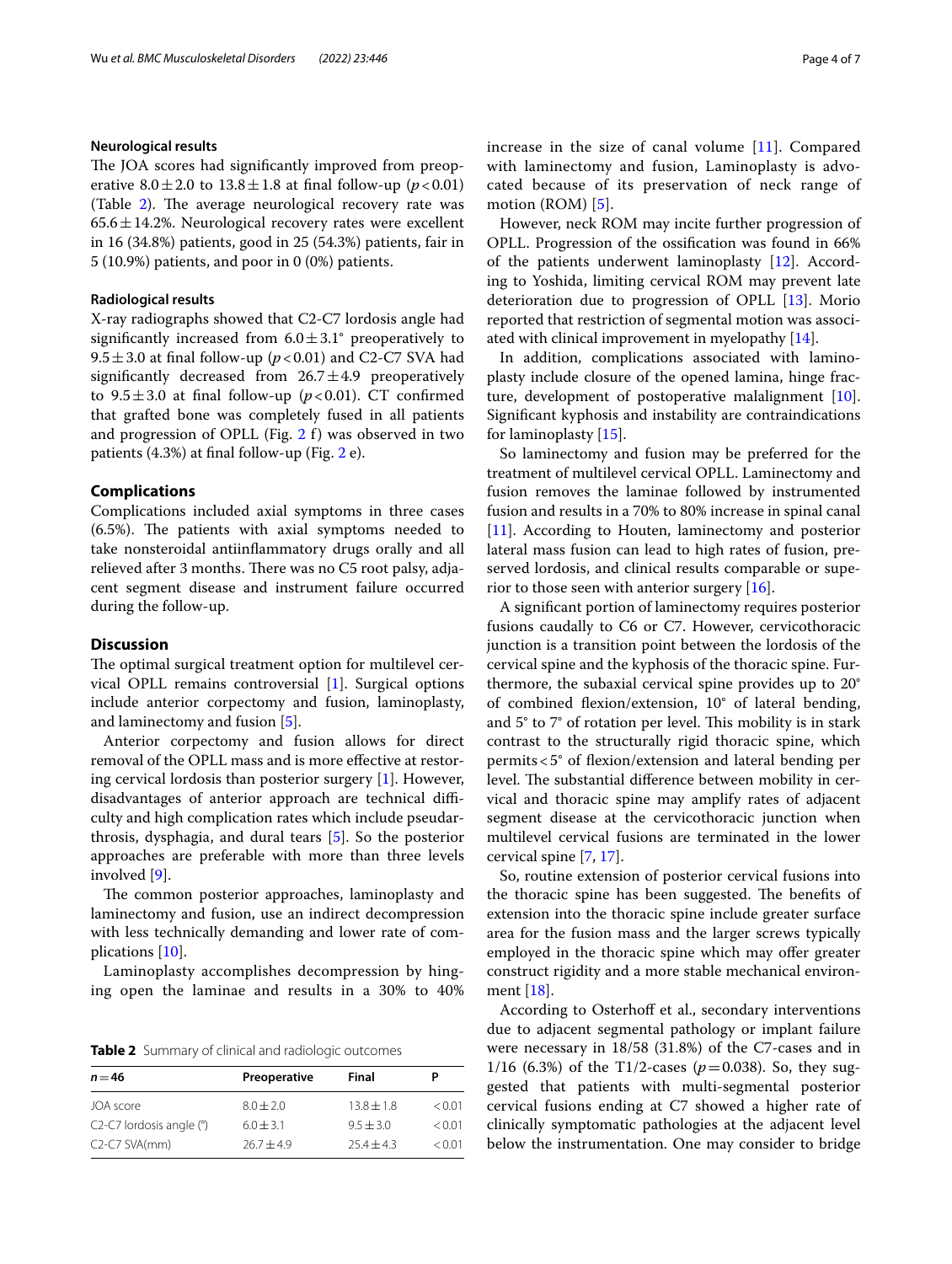the cervico-thoracic junction and to end the instrumentation at T1 or T2 in those cases  $[19]$  $[19]$ .

As Schroeder et al. presented, a signifcant diference in the revision rates was identifed between fusions terminating at C7, T1, and T2-T4 (35.3%, 18.3%, and 40.0%, *P*=0.008). Patients whose construct terminated at C7 were 2.29 (1.16–4.61) times more likely to require a revision than patients whose construct terminated at T1  $(P=0.02)$ , but no difference between stopping at T1 and T2-T4 was identifed. So, they recommended that multilevel posterior cervical fusions should be extended to T1, as stopping a long construct at C7 increases the rate of revision [[17\]](#page-5-16).

In our study, grafted bone was completely fused in all patients. There was no adjacent segment disease and instrument failure occurred during the follow-up.

Progression of OPLL could be observed both during the natural course and after surgery. The incidence of postoperative progression reported in the literature varied from 3.3% to 74.5% [[7\]](#page-5-6). As Sakai K et al. presented, postoperative progression of OPLL was observed in 5% of the anterior decompression and fusion with foating method group and 50% of the laminoplasty group [[20\]](#page-5-19). Lee et al. reported that the incidence progression of OPLL was 45.5%, 62.5%, and 30% for laminoplasty, laminectomy, and laminectomy with fusion, respectively [[21\]](#page-5-20). Lee et al. performed a meta-analysis of 11 studies and reported a 62.5% incidence of OPLL progression after laminoplasty and 7.6% after anterior or posterior fusion surgery [[22](#page-6-0)]. So, posterior decompression with instrumented fusion surgery could suppress the progression of OPLL [[7\]](#page-5-6). In our study, progression of OPLL was observed in two patients(4.3%) at fnal follow-up.

C5 palsy is a serious complication after cervical decompression surgery in which the patient shows deterioration in power of the deltoid or biceps brachii. According to Pan FM et al., the average incidence rate of C5 palsy after posterior cervical spine surgery was 7.8% (range, 1.4–23.0%). Risk factors for C5 palsy included age, male gender, OPLL, and stenosis of the C4–C5 intervertebral foramen [[23\]](#page-6-1). Foraminotomy and intraoperative neuromonitoring were the two main methods used to prevent C5 palsy. In our study, both foraminotomy and intraoperative neuromonitoring was used to prevent C5 palsy.

Axial symptoms are defned as pain from the nuchal to the periscapular or shoulder region. According to Wang M et al., The pooled axial symptoms prevalence was  $28\%$  (95% CI 24–32). The prevalence of axial symptoms was higher after expansive open-door laminoplasty (39%) than after modifed open-door laminoplasty (23%) and laminectomy instrumented fusion (29%). They suggested that postoperative axial symptoms may be reduced through preserving posterior muscles and structures, stabilizing cervical vertebrae, and reducing external cervical immobilization time  $[24]$  $[24]$  $[24]$ . The semispinalis cervicis, most of which inserts on C2, acts as a dynamic stabilizer and extensor of the cervical spine [\[25](#page-6-3)]. For complete preservation of the semispinalis cervicis inserted in C2, Takeuchi et al. changed the laminoplastic procedure from C3–C7 laminoplasty to C4–C7 laminoplasty with C3 laminectomy. Their report demonstrated that modified laminoplasty with preservation of the semispinalis cervicis signifcantly reduced postoperative axial symptoms [[26\]](#page-6-4). In our study, muscle insertion of C2 spinous process was retained and cervical collar was worn for one month, which were performed to prevent axial symptoms.

C2-C7 lordosis angle and C2-C7 SVA were used to measure the translation of cervical spine in the sagittal plane [[27\]](#page-6-5). Lee et al. reported expansive laminoplasty vs laminectomy alone vs laminectomy and fusion for cervical OPLL. Cervical lordosis, C2-C7 Cobb angle and CCI, decreased gradually in all patients. SVA was maintained in laminectomy and fusion group only and increased in the others  $[21]$  $[21]$  $[21]$ . According to Liu X et al., the SVA signifcantly increased in expansive open-door laminoplasty and was maintained in laminectomy and instrumented fusion for cases with cervical OPLL. C2-C7 Cobb angle increased in laminectomy and instrumented fusion and decreased in expansive opendoor laminoplasty [[28\]](#page-6-6). Our results showed that C2-C7 Cobb angle increased and C2-C7 SVA decreased, which was similar with the result of Liu X et al.

JOA was used to evaluate neurological recovery. Excellent neurological recovery is associated with the extent of decompression. Extensive laminectomy, as an alternative surgical option, allowed adequate decompression of the spinal cord and nerve roots by removing spinous processes, lamina, ligamentum favum, and especially the inner less than 1/4 of facet joints on each side [[29](#page-6-7), [30\]](#page-6-8). According to Du W et al., enlarged laminectomy with fxation for the management of multilevel cervical degenerative myelopathy was demonstrated to be an efective strategy for improving neurological function. We performed enlarged laminectomy in patients with multilevel cervical OPLL and excellent neurological recovery was obtained.

There are several limitations in this study. Firstly, it is a retrospective, single-institution study. Then, there is no control group and sample size is small. Finally, follow-up time is insufficient. So, randomized controlled studies with long-term follow-up are needed to confrm these results.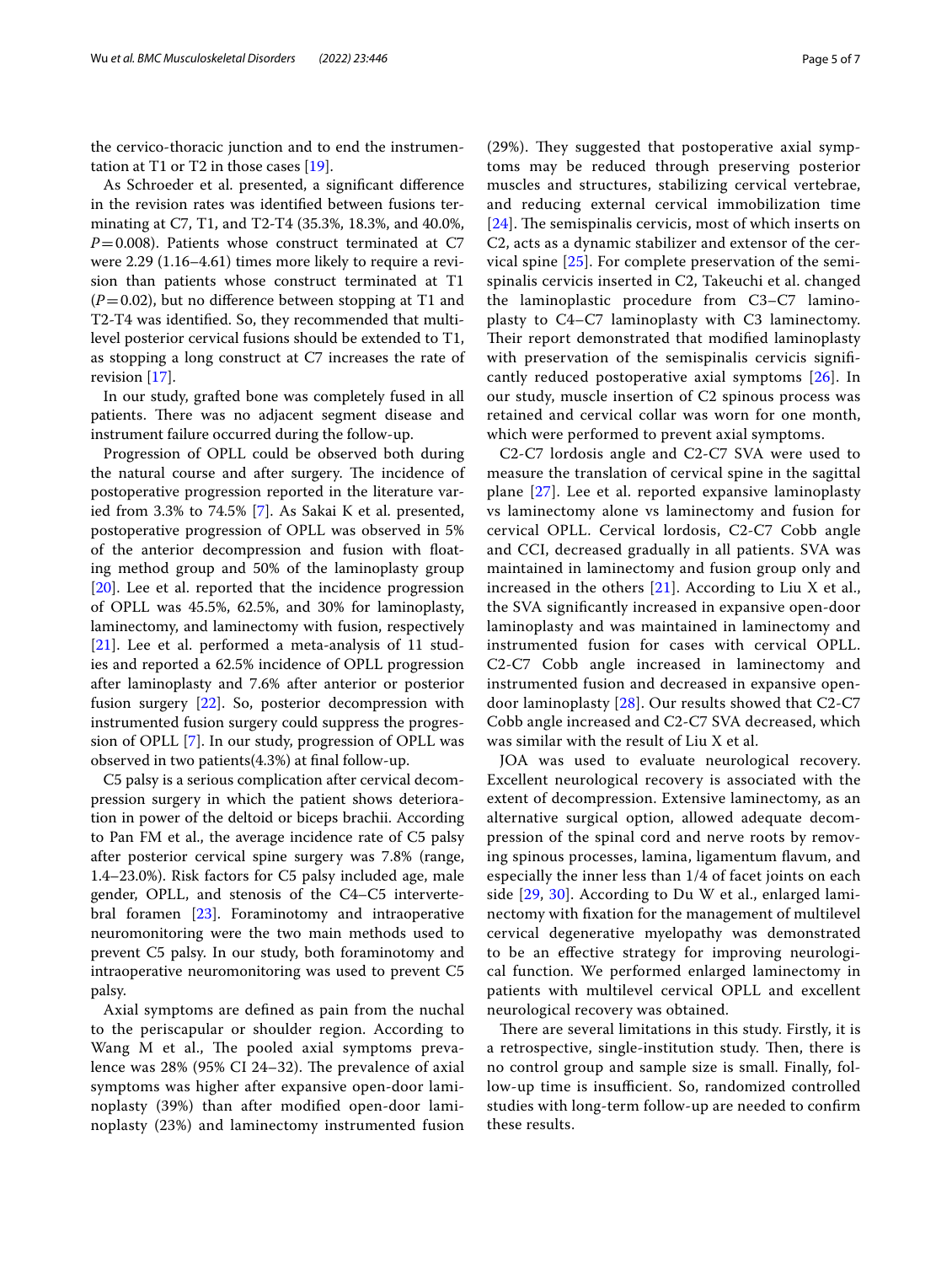# **Conclusion**

Cervical laminectomy and crossing the cervicothoracic junction fusion for treatment of multilevel cervical OPLL is demonstrated to be an efective strategy for improving neurological function, decreasing the incidence of adjacent segment disease and instrument failure, restoring cervical lordosis, preventing progression of OPLL. Randomized controlled studies compared constructs ending at cervical vertebrae or thoracic vertebrae are needed to confrm these results.

#### **Abbreviations**

OPLL: Ossifcation of the posterior longitudinal ligament; SVA: Sagittal vertical axis; JOA: Japanese Orthopedic Association; SD: Standard deviation; OR: Occupying ratio; ASD: Adjacent segment disease.

#### **Acknowledgements**

The authors are grateful to Dr. Fengyu Liu for editing a draft of this manuscript.

#### **Authors' contributions**

D-ZW: The frst author, surgeon of this series. X-ZS: The corresponding author, main surgeon of this series. Z-FG, S-BH, and LR: The surgeons of this series. D-JM was involved in study design and data interpretation. All authors have read and approved this manuscript.

#### **Funding**

No funds were received in support of this work.

#### **Availability of data and materials**

The datasets used and/or analysed during the current study are available from the corresponding author on reasonable request.

# **Declarations**

#### **Ethics approval and consent to participate**

This study was approved by the institutional review board of The Third Hospital of Shijiazhuang. All the patients in this study provided with written, informed consent prior to participation.

#### **Consent for publication**

We declare that formal informed consent has been obtained from all subjects and/or their legal guardian(s) for publication of identifying information/ images in an online open-access publication.

#### **Competing interests**

The authors declare that they have no competing interests.

#### **Author details**

<sup>1</sup> Department of Spine Surgery, The Third Hospital of Shijiazhuang, No. 15 Tiyu Street, Shijiazhuang 050000, China. <sup>2</sup> Emergency Follow-up Department, Shijiazhuang Emergency Center, Shijiazhuang, No. 188 Jianshe Street, 050000, China.

Received: 18 November 2021 Accepted: 10 May 2022 Published online: 12 May 2022

#### **References**

- <span id="page-5-0"></span>1. An HS, Al-Shihabi L, Kurd M. Surgical treatment for ossifcation of the posterior longitudinal ligament in the cervical spine. J Am Acad Orthop Surg. 2014;22(7):420–9.
- <span id="page-5-1"></span>2. Smith ZA, Buchanan CC, Raphael D, Khoo LT. Ossification of the posterior longitudinal ligament: pathogenesis, management, and current surgical approaches. A Rev Neurosurg Focus. 2011;30(3):E10.
- <span id="page-5-2"></span>3. Matsunaga S, Sakou T, Taketomi E, Komiya S. Clinical course of patients with ossifcation of the posterior longitudinal ligament: a minimum 10-year cohort study. J Neurosurg. 2004;100(3 Suppl Spine):245–8.
- <span id="page-5-3"></span>4. Wu JC, Chen YC, Liu L, Huang WC, Chen TJ, Lo SS, Thien PF, Cheng H. Conservatively treated ossifcation of the posterior longitudinal ligament increases the risk of spinal cord injury: a nationwide cohort study. J Neurotrauma. 2012;29(3):462–8.
- <span id="page-5-4"></span>5. Singhatanadgige W, Limthongkul W, Valone F 3rd, Yingsakmongkol W, Riew KD. Outcomes following laminoplasty or laminectomy and fusion in patients with myelopathy caused by ossification of the posterior longitudinal ligament: a systematic review. Global Spine J. 2016;6(7):702–9.
- <span id="page-5-5"></span>6. Epstein N. Ossifcation of the cervical posterior longitudinal ligament: a review. Neurosurg Focus. 2002;13(2):ECP1.
- <span id="page-5-6"></span>7. Fayed I, Toscano DT, Triano MJ, Makariou E, Lee C, Spitz SM, Anaizi AN, Nair MN, Sandhu FA, Voyadzis JM. Crossing the cervicothoracic junction during posterior cervical decompression and fusion: is it necessary? Neurosurgery. 2020;86(6):E544–50.
- <span id="page-5-7"></span>8. Du W, Zhang P, Shen Y, Zhang YZ, Ding WY, Ren LX. Enlarged laminectomy and lateral mass screw fxation for multilevel cervical degenerative myelopathy associated with kyphosis. Spine J. 2014;14(1):57–64.
- <span id="page-5-8"></span>9. Yuan W, Zhu Y, Liu X, Zhu H, Zhou X, Zhou R, Cui C, Li J. Postoperative three-dimensional cervical range of motion and neurological outcomes in patients with cervical ossification of the posterior longitudinal ligament: cervical laminoplasty versus laminectomy with fusion. Clin Neurol Neurosurg. 2015;134:17–23.
- <span id="page-5-9"></span>10. Matsumoto M, Chiba K, Toyama Y. Surgical treatment of ossifcation of the posterior longitudinal ligament and its outcomes: posterior surgery by laminoplasty. Spine (Phila Pa 1976). 2012;37(5):E303-8.
- <span id="page-5-10"></span>11. Manzano GR, Casella G, Wang MY, Vanni S, Levi AD. A prospective, randomized trial comparing expansile cervical laminoplasty and cervical laminectomy and fusion for multilevel cervical myelopathy. Neurosurgery. 2012;70(2):264–77.
- <span id="page-5-11"></span>12. Chiba K, Ogawa Y, Ishii K, Takaishi H, Nakamura M, Maruiwa H, Matsumoto M, Toyama Y. Long-term results of expansive open-door laminoplasty for cervical myelopathy–average 14-year follow-up study. Spine (Phila Pa 1976). 2006;31(26):2998–3005.
- <span id="page-5-12"></span>13. Yoshida M, Otani K, Shibasaki K, Ueda S. Expansive laminoplasty with reattachment of spinous process and extensor musculature for cervical myelopathy. Spine (Phila Pa 1976). 1992;17(5):491–7.
- <span id="page-5-13"></span>14. Morio Y, Yamamoto K, Teshima R, Nagashima H, Hagino H. Clinicoradiologic study of cervical laminoplasty with posterolateral fusion or bone graft. Spine (Phila Pa 1976). 2000;25(2):190–6.
- <span id="page-5-14"></span>15. Yoon ST, Hashimoto RE, Raich A, Shafrey CI, Rhee JM, Riew KD. Outcomes after laminoplasty compared with laminectomy and fusion in patients with cervical myelopathy: a systematic review. Spine (Phila Pa 1976). 2013;38((22 Suppl 1)):S183-94.
- <span id="page-5-15"></span>16. Houten JK, Cooper PR. Laminectomy and posterior cervical plating for multilevel cervical spondylotic myelopathy and ossification of the posterior longitudinal ligament: effects on cervical alignment, spinal cord compression, and neurological outcome. Neurosurgery. 2003;52(5):1081–7 discussion 1087-8.
- <span id="page-5-16"></span>17. Schroeder GD, Kepler CK, Kurd MF, Mead L, Millhouse PW, Kumar P, Nicholson K, Stawicki C, Helber A, Fasciano D, Patel AA, Woods BI, Radclif KE, Rihn JA, Anderson DG, Hilibrand AS, Vaccaro AR. Is it necessary to extend a multilevel posterior cervical decompression and fusion to the upper thoracic spine? Spine (Phila Pa 1976). 2016;41(23):1845–9.
- <span id="page-5-17"></span>18. Truumees E, Singh D, Geck MJ, Stokes JK. Should long-segment cervical fusions be routinely carried into the thoracic spine? A multicenter analysis. Spine J. 2018;18(5):782–7.
- <span id="page-5-18"></span>19. Osterhoff G, Ryang YM, von Oelhafen J, Meyer B, Ringel F. Posterior multilevel instrumentation of the lower cervical spine: is bridging the cervicothoracic junction necessary? World Neurosurg. 2017;103:419–23.
- <span id="page-5-19"></span>20. Wang L, Jiang Y, Li M, Qi L. Postoperative progression of cervical ossification of posterior longitudinal ligament: a systematic review. World Neurosurg. 2019;126:593–600.
- <span id="page-5-20"></span>21. Sakai K, Okawa A, Takahashi M, Arai Y, Kawabata S, Enomoto M, Kato T, Hirai T, Shinomiya K. Five-year follow-up evaluation of surgical treatment for cervical myelopathy caused by ossification of the posterior longitudinal ligament: a prospective comparative study of anterior decompression and fusion with foating method versus laminoplasty. Spine (Phila Pa 1976). 2012;37(5):367–76.